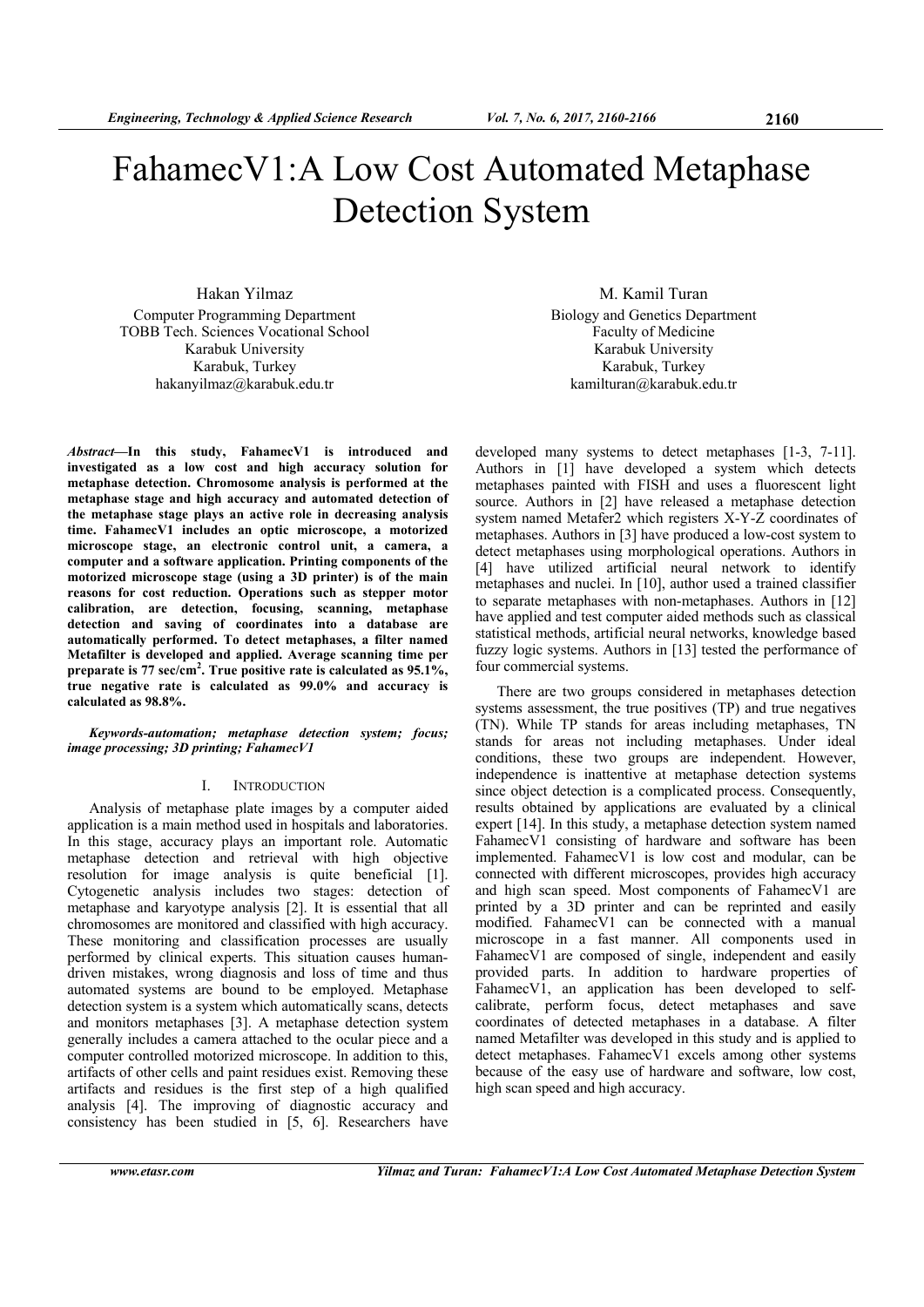# II. SYSTEM MATERIALS

FahamecV1 is composed of an optic microscope, a motorized microscope stage, an electronic control unit, a camera, a computer and an application. Figure 1 depicts an overview of the system.



Fig. 1. Overview of FahamecV1.

# *A. Camera*

A DigiRetina16 USB camera produced by Tucsen is used to obtain images from the microscope. Images are captured using 25 frames per second (FPS), 4 megapixel (MP) resolutions, auto white balance and auto exposure time.

# *B. Microscope*

The produced stage is connected to binocular Soif optic microscope. This microscope is selected because of its low cost. 4X, 10X, 40X and 100X objectives exist on the microscope and 10X ocular is attached. It is a manual microscope which has a halogen light source, focus and coaxial screws. The produced microscope stage is connected to the microscope by removing its original microscope stage. Halogen light source is replaced with led light source since halogen light source brings about noises on images.  $10X$ objective is preferred as an active objective to scan. 0.45X connection mount is used to attach camera with ocular.

#### *C. Electronic Control Unit and Computer*

An electronic control unit is located in a metal box which has a 12 cm diameter fan. A socket structure is used. Hence, it is assured that FahamecV1 is easily assemblied and disassemblied in case of failure or transport. A power supply with output properties of 12V and 5A is selected. A4988 stepper motor drivers are selected to control stepper motors. Arduino Mega 2560 is selected as a main control card. Commands of the control card are sent by the application. "#" symbol is put between the numbers of the activated stepper motor, count of steps, delay time for steps and direction of rotation. The "\$" symbol is put at the end of the command line. Hence, the command shown in Figure 2 is sent to the control card as a single command.



Fig. 2. The command line sent to the control card.

The used computer has an Intel i7 2.50 GHz CPU and 8 GB RAM. C and C# programming languages are preferred for the developing of the application. C programming language is used in Arduino IDE and C# programming language is used in Microsoft Visual Studio 2015.

# *D. Produced Motorized Microscope Stage*

The automated motorized microscope stage produced in this study is composed of stepper motors, ball screws and nuts, miniature rails and runner blocks, end-stop modules, carrier component, main table, preparates carrier and connection materials. The main table is produced using aluminum materials by laser cutting. The carrier component used at the bottom to provide connection of motorized microscope stage to the microscope and the other plastic parts are produced using PLA materials by the 3D printer. 12 mm diameter ball screws, 4mm nuts and the stepper motors whose types are NEMA17 and 200 steps for a rotation are used. Heights of the miniature rails and the runner blocks which provide the main table with slipping on Y axis are 10 mm. Limited space between the microscope objective and the light source is effectively used. The motorized microscope stage height is 26 mm (Figure 3). As a result of this, enough space for focus is created. Single and triple preparates can be scanned. The end-stop modules exist on each axis to identify home location. The modules are selected as mechanic switches. The focus screw and shaft of the stepper motors are composed by a coupler (printed on 3D printer) to make Z axis move.



Fig. 3. Overview of the 3D drawing of the produced motorized microscope stage.

#### *E. Preparates*

The preparates used in this study are not highly qualified for analysis, idle and need to be reprepared. Images are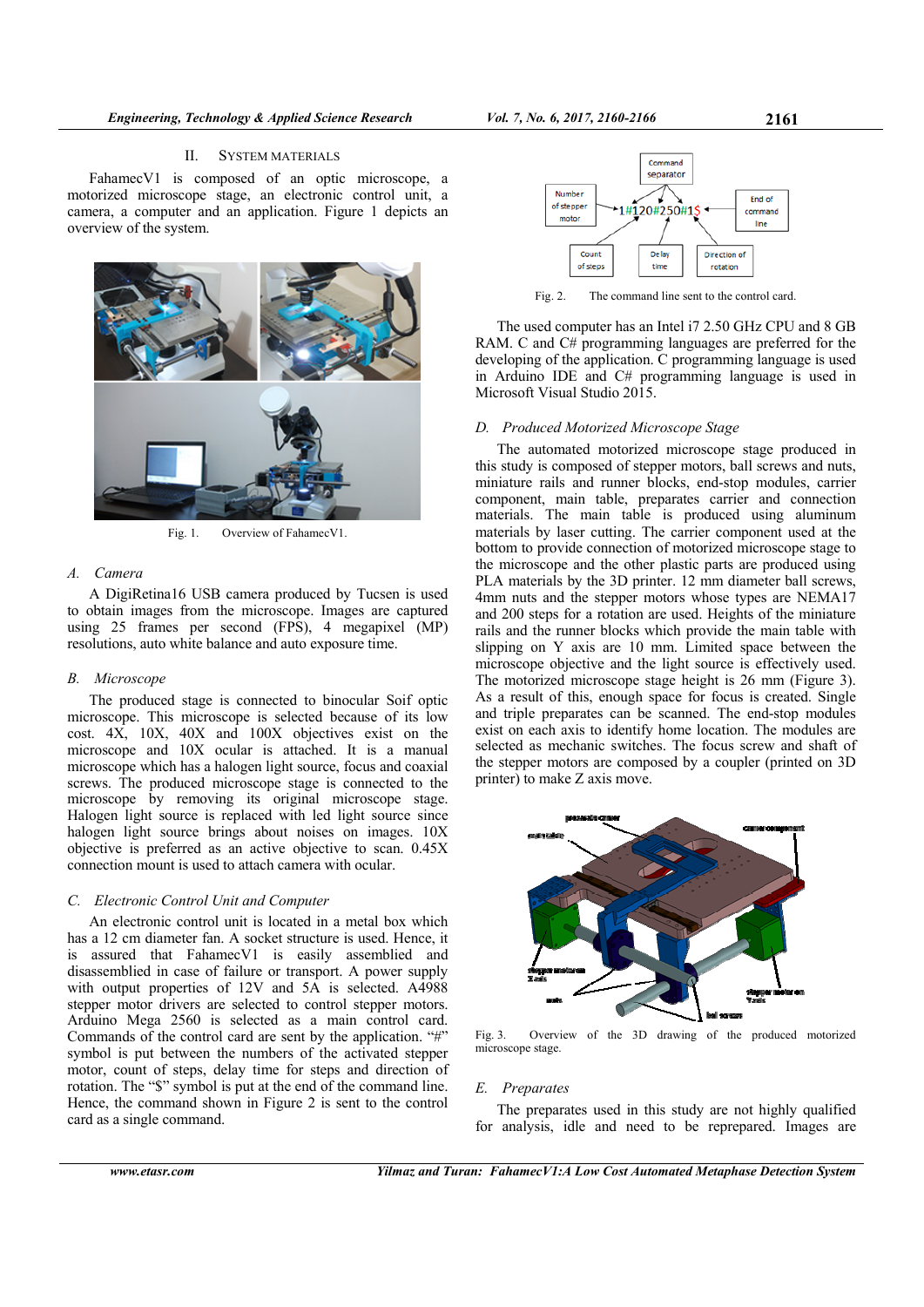captured at 2304x1728 resolutions using the preparates. Size of the preparates is 76x26 mm. The painted areas whose widths on the preparates are 28 mm are used for patient information and brand labels. The 48x26 mm2 areas on the preparates are transparent. 36x16 mm2 areas on the preparates are accepted as active scanning areas. The remaining areas are accepted as inactive areas and are not scanned because metaphases whose chromosomes are either rarely or excessively spread exist on inactive areas.

#### III. METHODS

The application was developed at four stages: scanning preparation, focus, detection of metaphases and saving coordinates of metaphases. The application automatically brings preparates to the initial point, communicates with the electronic control unit, calibrates axis, performs focus, detects metaphases and saves coordinates of metaphases in a database. A scanning name is the only one necessary parameter needed for one to start scanning. During scanning, metaphase images and parameters such as the number of detected metaphases, metaphase coordinates and frame scanning time are monitorized synchronously. One of the interfaces provides access to enter properties as: full step number for a rotation of the stepper motors, micro step levels of the stepper motor drivers and size of the ball screw pitch.

## *A. Scanning Preparation*

The application sets a rectangle as the current scanning area. The rectangle width is 1.2 mm on X axis and the rectangle height is 0.9 mm on Y axis. To scan preparates, it is needed to scan 30 different image areas on X axis and 18 different image areas on Y axis. Hence, the preparates are split to a grid which contains 540 cells of 18 rows and 30 columns. The application detects metaphases by scanning each cell. An end-stop module which identifies home location on each axis is used. The application sets all coordinates to zero by moving to home location before each scanning. Therefore, FahamecV1 calibrates itself automatically.

## *B. Converting the Stepper Motor Steps as Metric Units*

A specified step number is necessary for a full rotation. Although the stepper motors take 200 full steps for a rotation, the stepper motor drivers provide 3200 steps for a rotation. This rotation movement is converted to linear movement by the ball screws and can be used with different pitches. However, value of steps for a rotation is changed after either the stepper motors, the stepper motor drivers or the ball screws is replaced. Thus, it is needed to calculate metric changes of the preparate on X-Y-Z axis. Micro step level as M, full steps for a rotation as FS, distance as D and ball screw pitch as SP are used to obtain the equation which finds how many steps should be taken by the stepper motor (1). This equation explains how the application controls the stepper motors. This control is performed until the stepper motor moves to 0.01 mm on X-Y axis and 0.001 mm on Z axis.

$$
steps = (M \times FS \times D) / SP
$$
 (1)

#### *C. Focus*

Since blurred images can directly affect diagnostic accuracy, it is critical to obtain focused high-resolution microscopic images efficiently. Thus, an autofocus technique is required for high efficiency microscopic system in clinical practice [15]. Capturing images and detecting metaphases with high accuracy depends on performing proper focusing. In the application, there are two focus functions: one-way focus and two-way focus. There are also first focus, main focus and short focus which are components of one-way and two-way focuses. FahamecV1 automatically decides which focus component should be applied. First focus and main focus use one-way focus function. Short focus uses two-way focus function. First focus is applied at the beginning of scanning. Short focus is applied once at every 10 cells. Main focus is applied when short focus fails, because short focus runs at a limited distance while main focus runs from home location of Z axis. All focus components are applied automatically by FahamecV1. Histograms of captured images are investigated at red, green, blue and intensity bands. It is proved that the best result is obtained at intensity band when the thresholding method is applied (Figure 4). Focus value is calculated when a comparison between all pixel counts and white pixel counts is made. Focus position is identified when the focus value is calculated as maximum. When main focus is performed, Z axis is located at home location and the stepper motor starts rotating counter-clockwise. The focus value is calculated at each 0.002 mm. When a new focus value is calculated, it is compared with the current focus value. If the new focus value is higher than the current focus value, the new focus value is replaced with the current focus value. When the new focus value is lower than the current focus value, calculation of focus value is stopped. As a result, the stepper motor rotates clockwise and is located at maximum focus position. Hence, necessary focus process is completed before FahamecV1 starts scanning (Figure 5).

The shape of the preparate carrier can be deformed due to the ambient temperature changes because materials used as preparate carriers are produced using PLA materials. In this case, short focus is necessary to be applied. While short focus is applied, the stepper motor rotates until obtaining an image and a first local focus value is calculated as maximum of this period. After that, the stepper motor rotates by changing direction until obtaining a second image and a second local focus value is calculated as maximum of the second period. The two local maximum focus values are compared and the higher one is identified as a short focus value. Z axis is located at short focus position. Therefore, the best qualified image is obtained (Figure 6).

# *D. Detection of Metaphases*

After focus is performed, FahamecV1 starts scanning cells. The images are converted to intensity band and contrast stretching method is applied. Bradley local thresholding method is applied on the images [16]. Sobel edge detection method, erosion and dilation processes are applied. As a result of that, metaphases and non-metaphases stay on the images. Metafilter is applied to detect metaphases and eliminate nonmetaphases (Figures 7-8).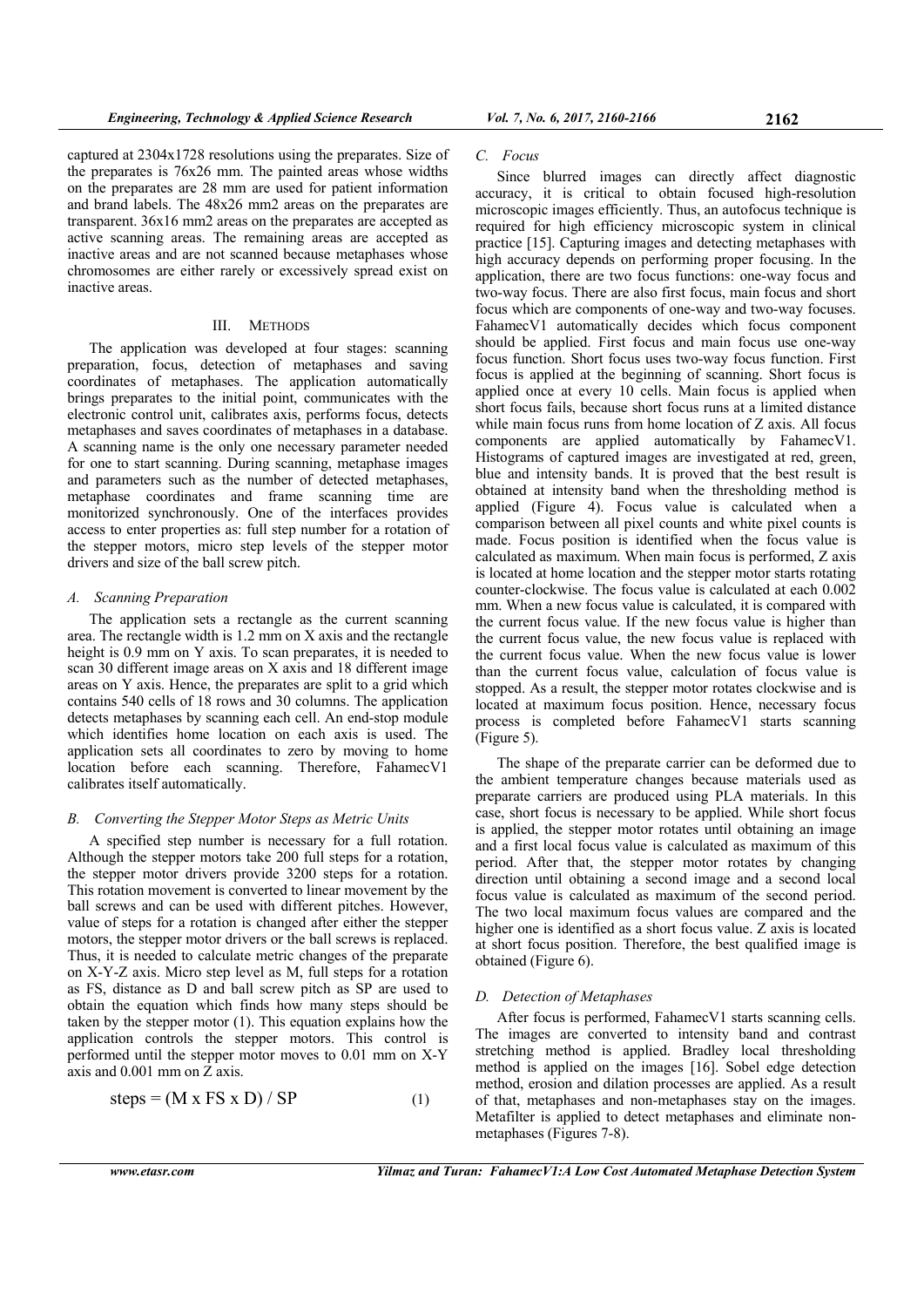

Fig. 4. Original image, b. Image view of R band and its histogram graph, c. Image view of G band and its histogram graph, d. Image view of B band and its histogram graph, e. Image view of Intensity band and its histogram graph.



Fig. 5. Main focus graph(upper), overview of main focus (lower).





## *E. Saving Coordinates of Metaphases*

Center coordinates of detected metaphases are calculated and saved in a database. Relocation can be applied for each detected metaphase whose coordinates are saved. Thus, preparations for chromosome scanning with 100X objective are to be completed.

#### IV. RESULTS AND DISCUSSION

This study is evaluated according to customizability, scanning time, cost, loss of relocation and accuracy. The fact that FahamecV1 can easily connect and disconnect with other microscopes enhances FahamecV1's ease of use. FahamecV1 is faster than noncommercial systems based on scanning time per preparate. It is presented that FahamecV1 is quite cheap when the camera, the microscope and the computer are not considered.

#### *A. Customizability*

The stepper motors, the stepper motor drivers and the screw balls can be changed in case of failure. When the same materials cannot be found, different types of stepper motors, stepper motor drivers and screw balls can be used. By using one of the interfaces, properties of the different types of materials can be entered and saved. Hence, FahamecV1 continues scanning without data loss. The fact that many components are specially printed by a 3D printer makes material supply easier. The connection of FahamecV1 with the manual microscope is performed by using four screws for carrier components and one screw for Z axis. It is also possible that the microscope can be restored by removing the five screws. If FahamecV1 is requested to connect with another microscope, it can be done easily by suitable printed carrier components (Figure 9).

#### *B. Scanning Time*

Time interval is between 34 and 78 milliseconds per image during all image processing operations. The time interval is between 384 and 506 sec to perform scanning on active scanning areas  $(36x16 \text{ mm}^2)$ . During scanning, focus is performed 54 times on average. The time passing while performing focus is included total scanning time. FahamecV1 needs  $77$  sec average time to scan per  $cm<sup>2</sup>$ . The average scanning speed of FahamecV1 is measured as 1.29 mm<sup>2</sup>/sec.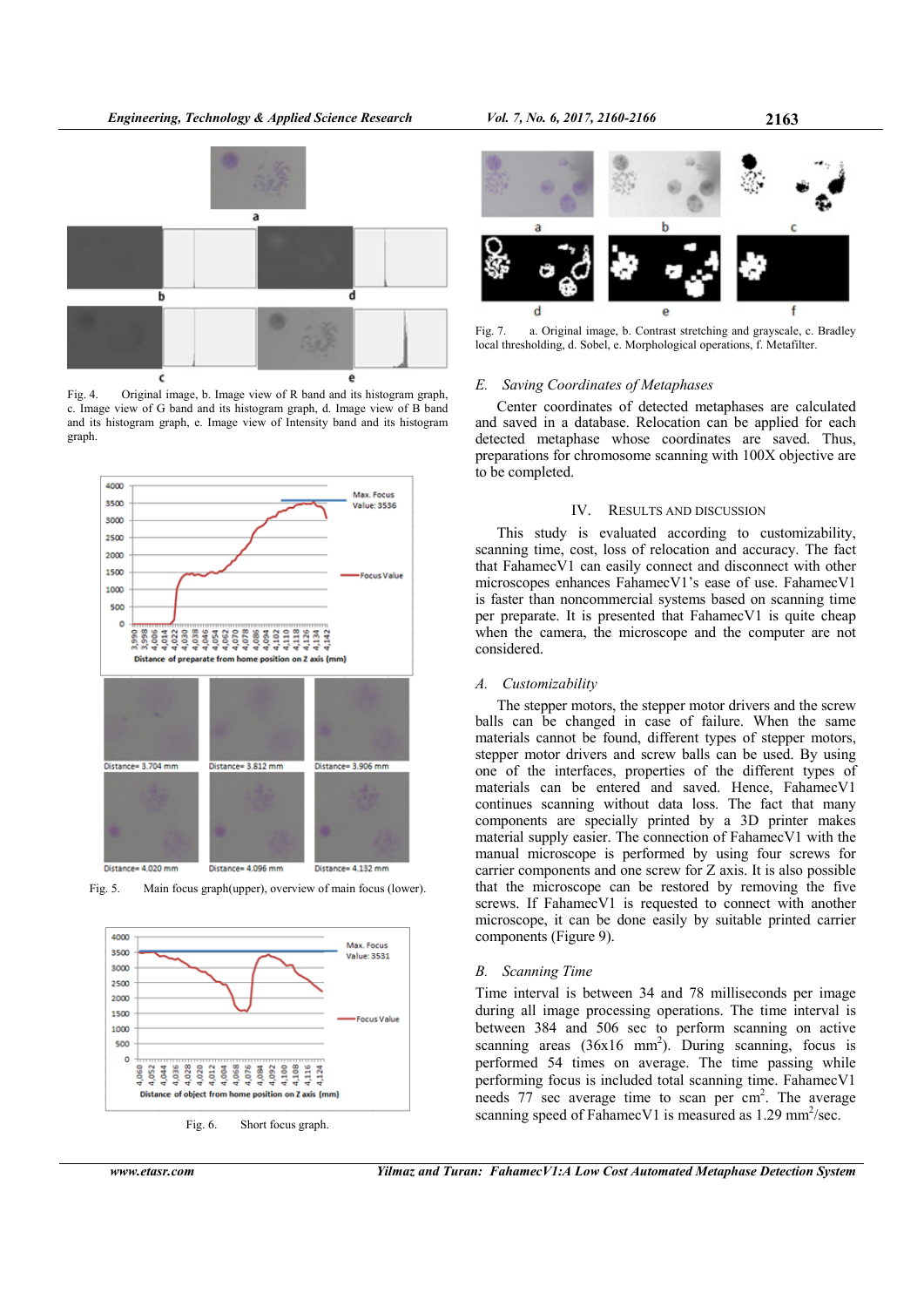

Fig. 9. The carrier component.

# *C. Cost*

Low cost materials are selected to produce FahamecV1. The expenditure was 600 dollars for the microscope, 1285 dollars for the camera, 285 dollars for the electronic control unit, 22 dollars for the filament used in 3D printer, 71 dollars for laser cutting and 28 dollars for other expenses. Total expenditure was 2291 dollars including taxes (Table I).

# *D. Loss of Relocation*

The screw balls, the nuts, the miniature rails and the runner blocks used to produce the motorized microscope stages are generally preferred in industry area. Therefore, loss of relocation occurs when measurements in micron level are performed. The effect of these measurements on 100 micron steps is measured and modeled with a microscope micrometer (Figure 10). Spearman, Kendall Tau and Pearson correlation analysis are performed on obtained measurements. As a result of these analyses, coefficient of correlation is obtained as close to zero and P-values are very close to each other (Table II).





Fig. 10. Modeling of measured relocationing values.

TABLE II. TABLE OF CORRELATIONS AND P-VALUES.

| <b>Test Name</b> | Correlation | <b>P-Value</b> |
|------------------|-------------|----------------|
| Spearman         | $-0.060$    | 0.52           |
| Kendall Tau      | $-0.046$    | 0.51           |
| Pearson          | $-0.096$    | . 34           |

When the measurements obtained on X and Y axis are investigated at the time-series plot and scatter plot of X versus Y, no correlated results are found. Hence, the obtained errors of relocation are not systematic and increased. Besides, it is seen that the obtained errors were realized randomly in a specific area (Figure 11).

## *E. Accuracy*

A total of 3018 objects obtained as a result of scanned images and are randomly selected and evaluated by a cytogeneticist. 184 of 3018 objects are identified as metaphases by the application. 155 of 184 objects as metaphase and 29 of 184 objects as non-metaphase are marked by a cytogeneticist. True positive rate (TPR) is calculated as 95.1% and true negative rate (TNR) is calculated as 99.0%. Positive predictive value (PPV) is calculated as 84.2%. Negative predictive value (NPV) is calculated as 99.7%. The fact that TNR, PPV and NPV are quite high brings the application to the fore of detecting objects as a metaphase and a non-metaphase.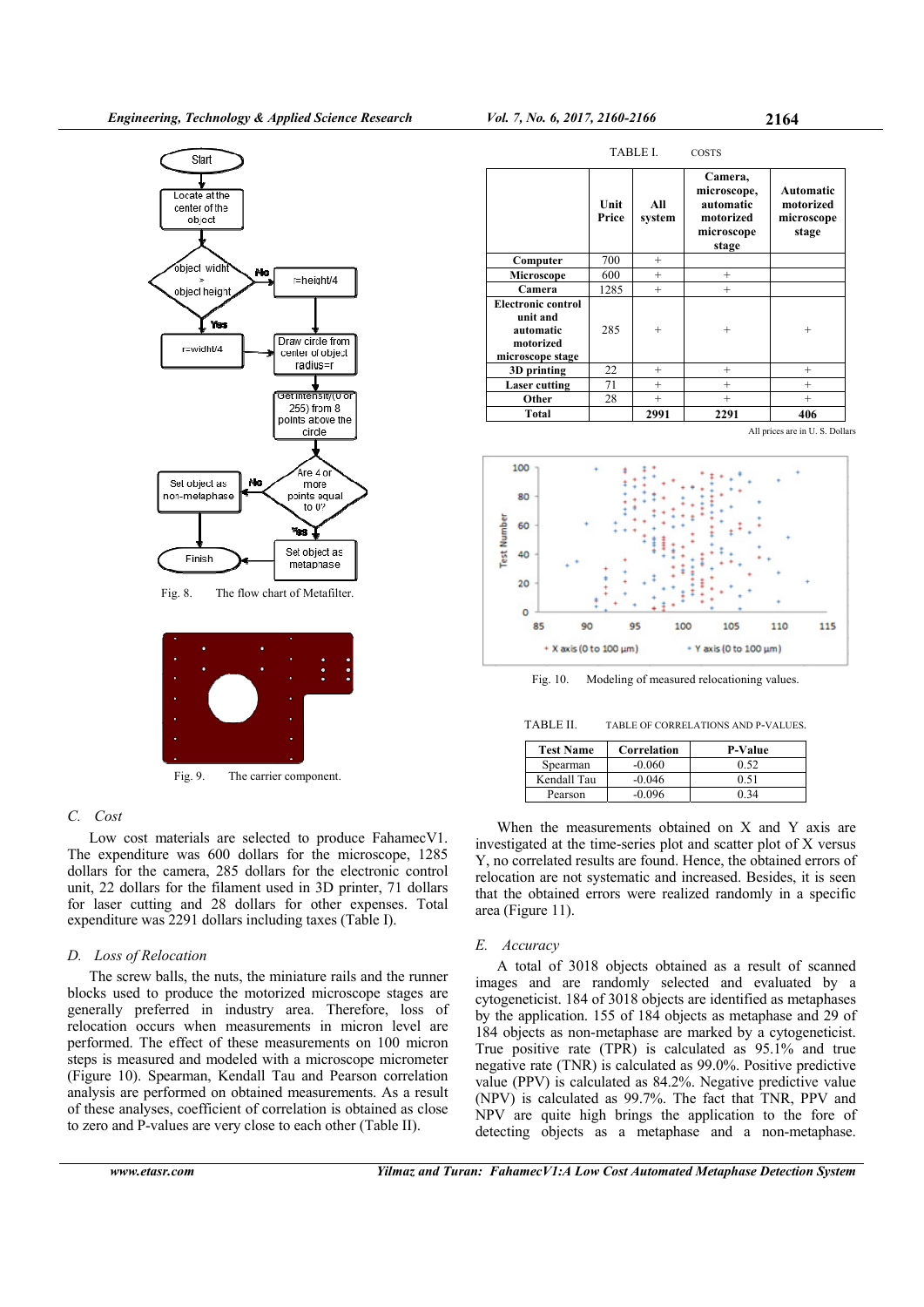Accuracy is calculated as 98.8% and F1 Score is calculated as 0.893 (Table III).



Fig. 11. Time series plot of X and Y(upper), scatter plot of X versus Y (lower).

TABLE III. CONFUSION MATRIX OF SCANNING RESULTS.

| Total population=3018 |                   | Human (Cytogeneticist)        |                               |  |
|-----------------------|-------------------|-------------------------------|-------------------------------|--|
|                       |                   | <b>Metaphase</b>              | Non-<br>metaphase             |  |
| <b>FahamecV1</b>      | Metaphase         | 155                           | 29                            |  |
|                       | Non-<br>metaphase | 8                             | 2826                          |  |
| $Accuracy = 98.8\%$   |                   | TPR.<br>Sensitivity=<br>95.1% | TNR,<br>Specificity=<br>99.0% |  |
| F1 Score= 0.893       |                   | $FDR = 15.8\%$                | $NPV = 99.0\%$                |  |
| $PPV = 95.1\%$        |                   | FNR.<br>Miss rate = $4.9\%$   | $FPR = 1.0\%$                 |  |

# V. DISCUSSION

The ball screws, the nuts, the miniature rails and the runner blocks used in FahamecV1 are selected from products used for solution of industrial type. The loss of relocation can be reduced by choosing more sensitive products. The scanning time obtained in FahamecV1 is compared with the scanning time in the literature in Table IV. The accuracy obtained in FahamecV1 is compared with the literature in Table V. The main reason why TPR is low in FahamecV1 is the obtaining of images using low-qualified preparates. Paint artifacts, metaphases which cannot be spread and paint loss are considered to be the causes. In future versions, all fixed parts will be produced with a 3D printer instead of laser cutting materials. Thus, the cost of FahamecV1 will be further reduced. The height and weight of the motorized microscope stage can be reduced by choosing thinner ball screws. The stepper motors can be replaced with smaller ones thus reducing the total weight and power consumption.

# VI. CONCLUSION

A low cost and high accuracy solution for metaphase detection is investigated in this paper. The proposed system, FahamecV1, is described and the various aspects of its operation are investigated and compared to other systems described in the literature. Results show that FahamecV1 provides a fast, highly accurate and low cost solution.

ACKNOWLEDGMENT

This work was supported by Scientific Research Projects Coordination Unit of Karabük University. Project Number: KBÜ-BAP-15/2-DR-024

| <b>Metaphase</b><br><b>Detection System</b> | <b>Scanning speed</b><br>(mm <sup>2</sup> /sec) | <b>Average Time</b><br>Per Preparate (sec) |  |
|---------------------------------------------|-------------------------------------------------|--------------------------------------------|--|
|                                             | 0.16                                            | $\ast$                                     |  |
|                                             | 0.18                                            | $\ast$                                     |  |
|                                             | 0.10                                            | $\ast$                                     |  |
| $10^{\circ}$                                | 1.50                                            | $\ast$                                     |  |
| 01                                          | 0.45                                            | $\ast$                                     |  |
| '81                                         | $*$                                             | 1500                                       |  |
|                                             | $*$                                             | 1050                                       |  |
| FahamecV1                                   | 1.29                                            | 445                                        |  |

\*: not reported

TABLE V. ACCURACY COMPARISON

| <b>Metaphase</b><br><b>Detection</b><br><b>System</b> | True<br><b>Positive</b><br>Rate<br>(TPR-<br>Sensitivity) | <b>False Positive</b><br>Rate (FPR) | Accuracy |
|-------------------------------------------------------|----------------------------------------------------------|-------------------------------------|----------|
| -101                                                  | $\ast$                                                   | 20.0%                               | 80.0%    |
| 17                                                    | 84.0%                                                    | 17.0%                               | $\ast$   |
|                                                       | $\ast$                                                   | 14.0%                               | $\ast$   |
| Г1                                                    | $\ast$                                                   | 9.3%                                | $\ast$   |
| [14]                                                  | 74.0%                                                    | $6.0\%$                             | 89.0%    |
| [9]                                                   | $\ast$                                                   | $5.0\%$                             | $\ast$   |
| [11]                                                  | $\ast$                                                   | $3.0\%$                             | $\ast$   |
| $[4]$                                                 | 91.8%                                                    | 2.9%                                | $\ast$   |
| FahamecV1                                             | 95.1%                                                    | 1.0%                                | 98,8%    |

\*: not reported

# **REFERENCES**

- [1] J. Piper, M. Poggensee, W. Hill, R. Jensen, L. Ji, I. Poole, M. Stark, D. Sudar, "Automatic fluorescence metaphase finder speeds translocation scoring in FISH painted chromosomes", Cytometry, Vol. 16, No. 1, pp. 7–16, 1994
- [2] R. Huber, U. Kulka, T. Lorch, H. Braselmann, M. Bauchinger, "Automated metaphase finding: an assessment of the efficiency of the METAFER2 system in a routine mutagenicity assay", Mutation Research/Environmental Mutagenesis and Related Subjects, Vol. 334, No. 1, pp. 97–102, 1995
- [3] A. Furukawa, M. Minamihisamatsu, I. Hayata, "Low-Cost Metaphase System", Health Physics, Vol. 98, No. 2, pp. 269–275, 2010
- [4] F. Arambula Cosío, L. Vega, A. Herrera Becerra, C. Prieto Meléndez, G. Corkidi, "Automatic identification of metaphase spreads and nuclei using neural networks", Medical & Biological Engineering & Computing, Vol. 39, No. 3, pp. 391–396, 2001
- [5] X. Wang, B. Zheng, S. Li, J. J. Mulvihill, M. C. Wood, H. Liu, "Automated classification of metaphase chromosomes: Optimization of an adaptive computerized scheme", Journal of Biomedical Informatics, Vol. 42, No. 1, pp. 22–31, 2009
- [6] Y. Qiu, J. Song, X. Lu, Y. Li, B. Zheng, S. Li, H. Liu, "Feature Selection for the Automated Detection of Metaphase Chromosomes: Performance Comparison Using a Receiver Operating Characteristic Method", Analytical Cellular Pathology, Vol. 2014, pp. 1–9, 2014
- [7] L. Roy, V. Durand, M. Delbos, I. Sorokine-Durm, F. Soussaline, P. Voisin, "A New Image Analysis System for Biological Dosimetry by Fluorescent in situ Hybridization. Step 1: Metaphase Finder and